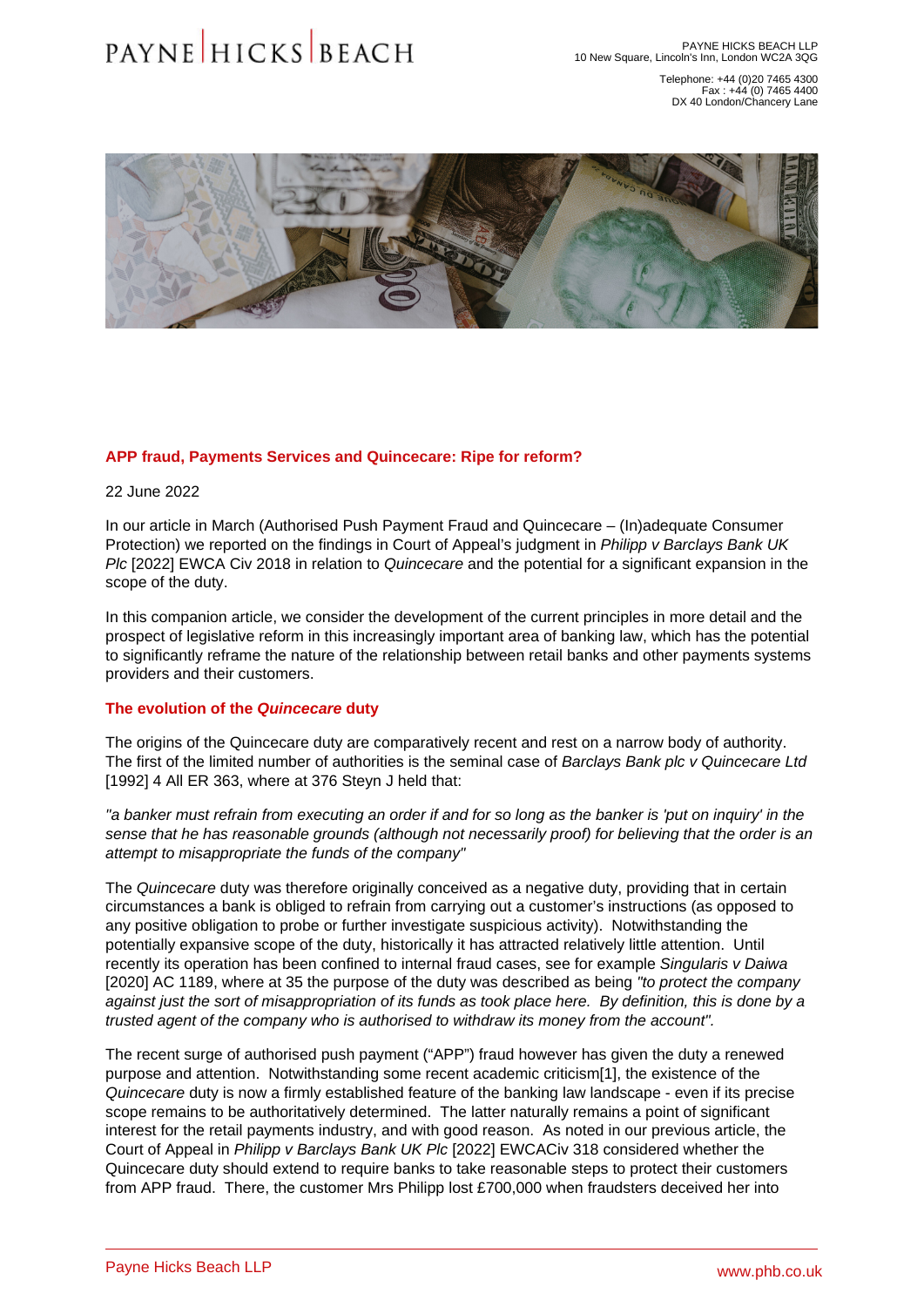Telephone: +44 (0)20 7465 4300 Fax : +44 (0) 7465 4400 DX 40 London/Chancery Lane

<span id="page-1-0"></span>believing she was assisting a Financial Conduct Authority / National Crime Agency investigation. Barclays maintains that the instructions given by Mrs Philipp were valid and that extending the Quincecare duty to this situation would set an inappropriately high standard for retail banks. Notwithstanding the bank's arguments to the contrary, the Court of Appeal held that:-

1 the duty "[…] does not depend on the fact that the bank is instructed by an agent of the customer of the bank"; and it follows that

2 "[…] it is, therefore, at least possible in principle that a relevant duty of care could arise in the case of a customer instructing their bank to make a payment when that customer is the victim of APP fraud."[2]

As matters stand, Philipp is therefore not authority for the proposition that a duty of care arises (i) in the case of a customer instructing their bank to make a payment when that customer is a victim of APP fraud; or (ii) in any case in which a bank is on inquiry that the instruction is an attempt to misappropriate funds. Those are questions for trial. However, as observed by Mrs Justice Cockerill when considering Philipp at 152 of The Federal Republic of Nigeria v JPMorgan Chase [2022] EWHC 1447 (Comm), "it is fairly clear that the obiter view of the Court of Appeal was that such a duty would logically arise".

Should those proceedings not be resolved between the parties, these and other issues relevant to the scope of the Quincecare duty as it applies to APP fraud will be ventilated at trial. This raises the prospect of further developments in this previously unfashionable branch of banking law that is increasingly important for not only customers of traditional retail banks, but those of the fast-growing fintech retail payments sector as well.

## Legislative reform?

The importance of these issues has not escaped the regulatory authorities, with incremental reforms introduced in recent years in parallel with developments in the Quincecare duty. The Contingent Reimbursement Model Code or CRM Code, for example, which sets out consumer protection standards to help reduce the frequency of APP fraud, was introduced in May 2019 following consultation between the payments industry and the Payments Systems Regulator.

Under the CRM Code signatory banks and other relevant payments providers committed to protect their customers with better procedures to detect, prevent, and respond to APP scams and to reimburse those customers who are not to blame for the success of a scam. This is a positive development, and a reflection of the industry's awareness of the challenges presented by APP fraud. However the protections provided by the CRM Code, like Quincecare, are imperfect. The CRM Code is voluntary and outcomes for affected customers vary depending on the approach adopted by the bank in question. The scope of Quincecare remains uncertain, and short of advancing Quincecare-style complaints through Financial Ombudsman Service (which is able to apply a more flexible standard than the courts when assessing APP fraud complaints) it can be a difficult and expensive claim to pursue through the courts for all but a small minority of individual complainants.

Legislative reform has seemed imminent for some time. It may now be a step closer. The Financial Services and Markets Bill announced in this year's Queen's Speech will address some of the concerns outlined above. The bill is intended to enhance consumer protection, it is said, by allowing the Payments Systems Regulator to require banks to reimburse customers affected by APP fraud. Details for the proposed legislative changes remain to be announced, but on 8 June 2022 in response to a written question in Parliament, Economic Secretary to the Treasury John Glen MP said:

"The Government is committed to tackling fraud within payment networks, including to protect people against Authorised Push Payment (APP) fraud. This is a priority.

The recent Queen's Speech therefore confirmed that the government will legislate, when Parliamentary time allows, to remove barriers in law so that the Payment Systems Regulator is able to require banks to reimburse APP fraud losses.